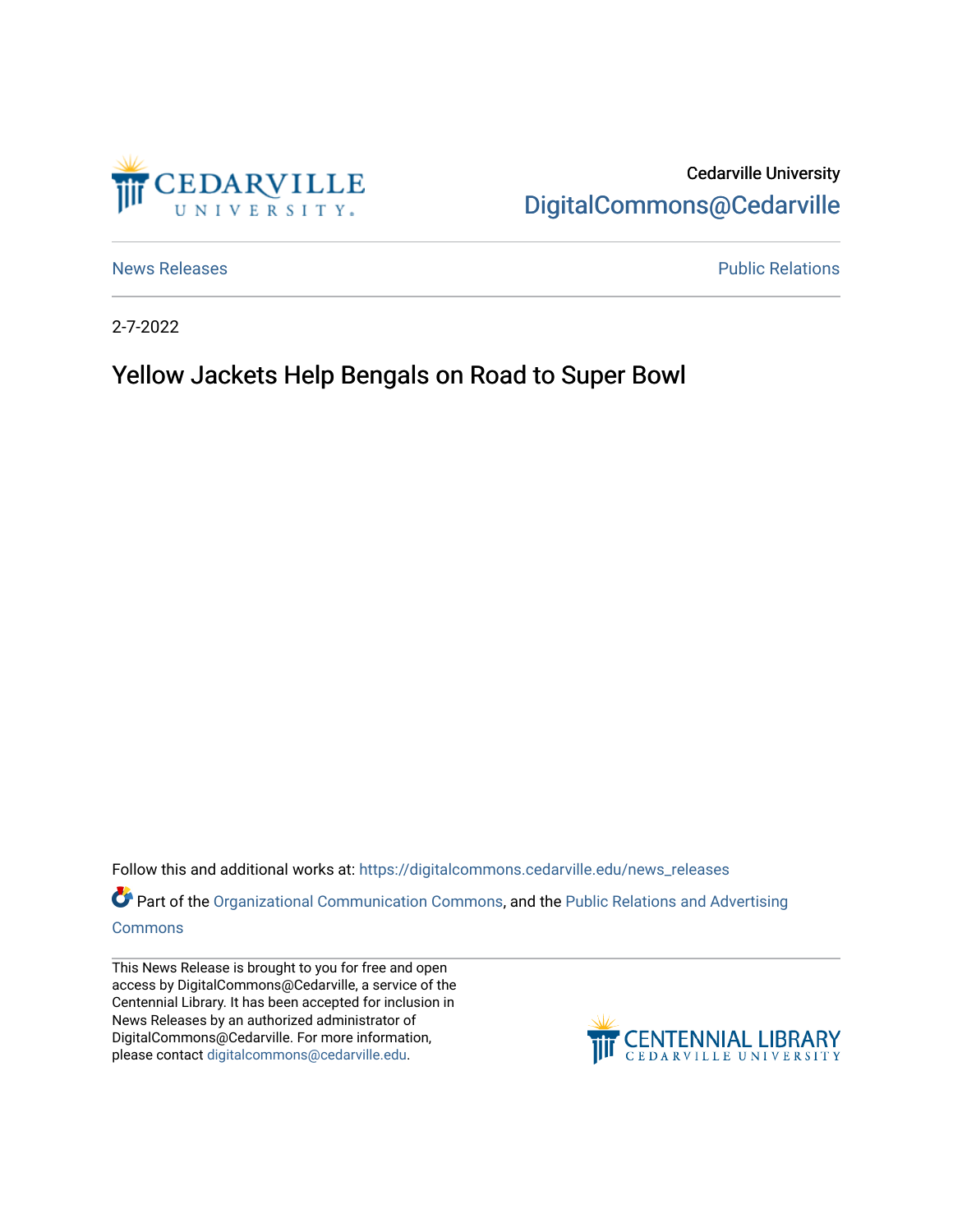## **FOR IMMEDIATE RELEASE February 7, 2022**

**CONTACT:** Mark D. Weinstein Executive Director of Public Relations [937-766-8800](tel:937-766-8800) (o) [937-532-6885](tel:937-532-6885) (m) [Mweinstein@cedarville.edu](mailto:Mweinstein@cedarville.edu) @cedarvillenews

## **Yellow Jackets Help Bengals on Road to Super Bowl**

**CEDARVILLE, OHIO --** Cincinnati Bengals fans everywhere are eagerly awaiting their team's first Super Bowl appearance in more than 30 years. But one Cedarville University alumna and a current student won't just be watching the big game as fans, but as athletic trainers who worked with the Bengals during this championship season.

Cedarville's relationship with the Bengals dates to 2011, when associate professor of athletic training and athletic training program director [Mike Weller](https://www.cedarville.edu/academic-schools-and-departments/allied-health/faculty-staff/weller-michael) began working for the team as a certified athletic trainer. He continued there until 2014.

Weller's friend and colleague Paul Sparling is the team's head athletic trainer and because of that connection, Cedarville athletic training students have found a welcome clinical rotation site with the team.

"Our relationship with Paul and the Bengals has afforded our students opportunities to work at the highest possible level," Weller said. "It's opened some doors professionally for our students. We've had three students go directly into the NFL."

One of those students is **Kelsey Howell, a native of suburban Detroit, Michigan who graduated from Cedarville in 2020** with a [Bachelor of Arts in athletic training](https://www.cedarville.edu/academic-programs/athletic-training) degree. After working with the Bengals as an intern in the 2019-20 season, she earned a fellowship with the team in 2020. She's been with them the past two years and is the first female staff athletic trainer in the organization's history.

"Kelsey's a hard worker and was an excellent student," Weller said.

Additionally, senior athletic training student **Kurtis Gould from Pickerington, Ohio**, has spent this season with the Bengals on a clinical rotation. He started in May 2021, and his rotation will end after the Super Bowl.

Gould worked every day during training camp, and he works two to five days a week during the school year as his class schedule allows. His responsibilities include setting up for practices and games, conducting rehabilitation with athletes, treating injured athletes and working on injury prevention. He's had the opportunity to meet all the athletes and work at every home game, though he was prevented from going to away games due to COVID-19 travel party restrictions. This includes traveling to the Super Bowl.